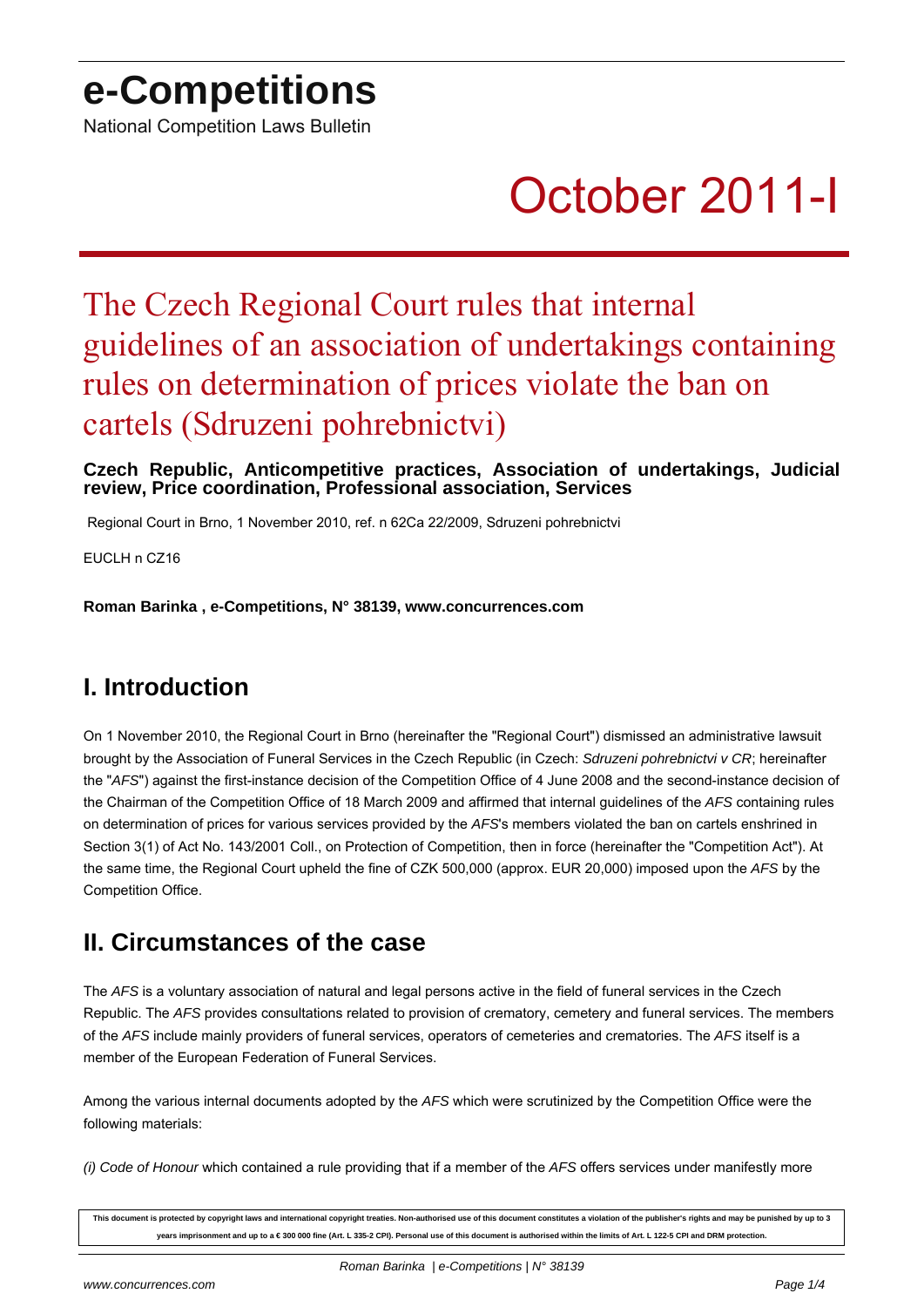advantageous conditions (e.g. by charging lower than usual prices), the Board of the AFS shall be entitled to carry out inspection to verify the member's compliance with ethical rules and, eventually, to exclude the member from the AFS (hereinafter the "Code of Honour");

(ii) Principles governing basic rules of activity of undertakings seeking the Sign of Quality providing that a member should refrain from disclosing information that would compare prices of different members in cases where customers are unable to gather such information on their own (hereinafter the "Principles");

(iii) Methodical guidelines How to dig graves, How to determine rent for lease of grave locations and Template of lease agreement for grave location and pricelist of rent and related services which contained rules for determination of prices for the relevant services provided by the individual members of the AFS (hereinafter the "Methodical Guidelines").

## **III. Reasoning of the Regional Court**

#### **3.1 Relevant legal framework**

Given that the AFS's character as an association of undertakings was undisputed, the introductory parts of the Regional Court's reasoning focused on the legal qualification of the AFS's conduct. Thus, at the outset of its analysis, the Regional Court explained that a "decision" by an association of undertakings may consist in a formally or only materially manifested expression of will of competitors, the adoption and implementation of which falls within the competence of their association rather than the competitors themselves.

In addition, the Court emphasized, the form of decision is not decisive. It may be embodied in a resolution adopted by the association's executive organ or in a particular provision of its internal regulations. At the same time, it is not decisive whether the decision is binding or non-binding upon the members, whether it is based on the consensus of all or some members, whether it applies to all or some of them or whether it may potentially affect only the activity of the members or also that of non-members. As the Court recalled, the EU courts construe the notion of decision by an association of undertakings rather extensively. The concept is taken to mean any measure adopted by an association of undertakings provided it constitutes "the faithful reflection of the [association]'s resolve to coordinate the conduct of its members, regardless of what its precise legal status may be"  $[1]$ .

Furthermore, the Regional Court explained, if a measure adopted by an association of undertakings is to qualify as a "decision" within the above-stated meaning, it must fulfill the following criteria. First, it must represent an act of the association itself. The body which has adopted it must be empowered to act on behalf of the association or it must be perceived as such by individual members. Second, the measure must be addressed vis- $\mathbf{\hat{A}}$  -vis the members of the association. Third, the measure must disclose, at least indirectly, a clear intention to coordinate (unify) the commercial behaviour of the members. Fourth, the measure must have the object or effect of distorting free competition on the relevant market.

#### **3.2 Legal assessment**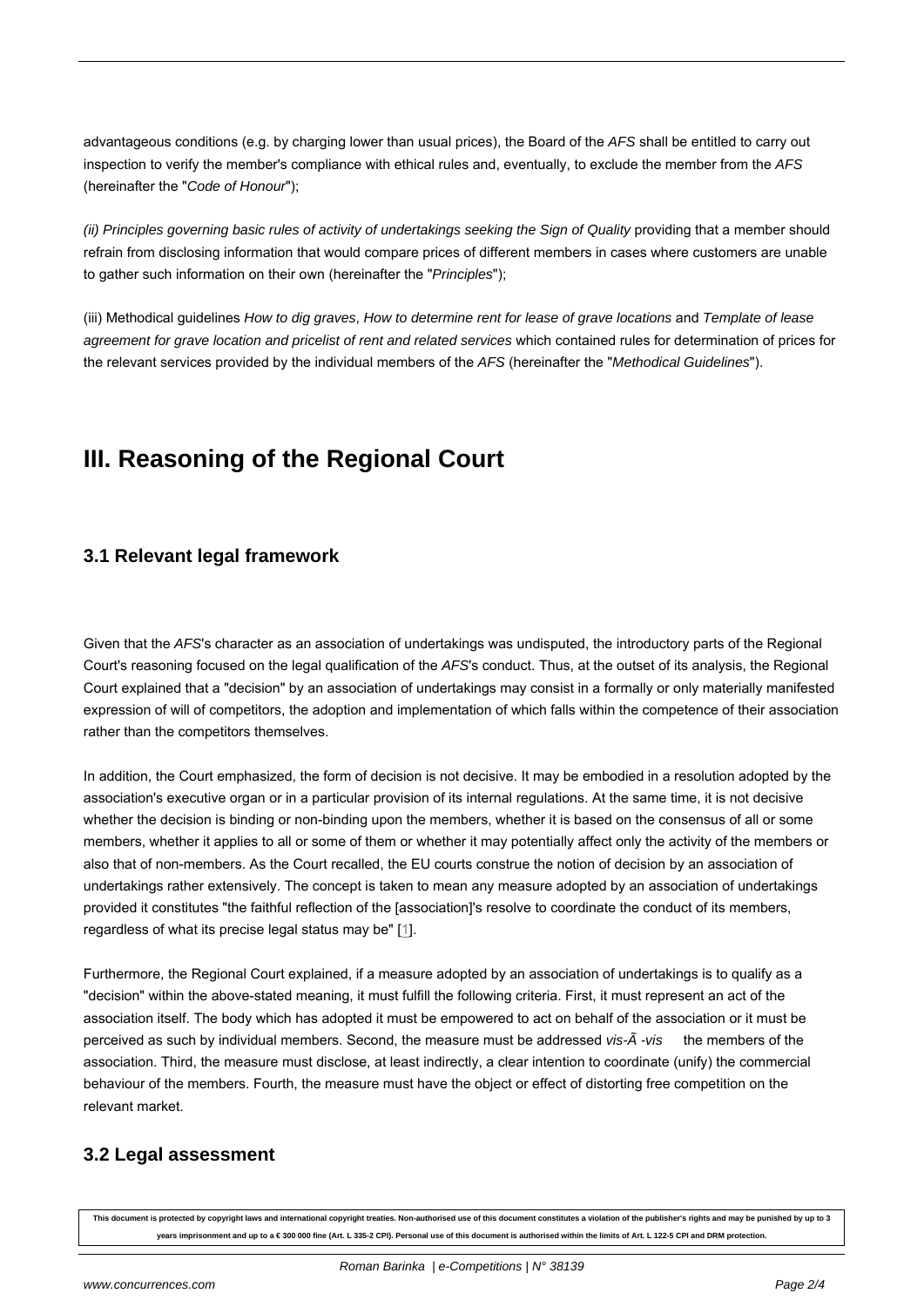Having analyzed the internal documents of the AFS, the Regional Court affirmed that all the above-stated conditions were met. First, all the documents were the result of standard activity of the AFS. They were adopted by the General Meeting of the AFS, they had official character and were perceived as authoritative also by the AFS's members themselves. Second, the documents were clearly addressed to both the AFS's current members as well as to undertakings wishing to obtain membership. Third, the documents unequivocally revealed a manifest intention of the AFS to regulate the business conduct of its members.

As regards the last condition, the Court specifically emphasized that the Code of Honour was to be regarded as mandatory, since the failure to comply with it constituted a ground for expulsion. Likewise, the Principles were held to be binding on the ground that undertakings wishing to apply for, or retain, the Sign of Quality were, as a matter of fact, compelled to abide by them. Finally, the Methodical Guidelines were, strictly taken, not binding, yet they contained a model of conduct which was considered by the AFS, perceived by its members as a superior authority, appropriate and desirable. In light of these findings, the Regional Court concluded, the potential of the AFS's internal documents to unify the conduct of its members was undisputable.

At the last stage of its analysis, the Regional Court went on to examine whether the documents of the AFS, qualified as a "decision by an association of undertakings", had the potential to distort free competition on the relevant market. To this effect, the Regional Court applied a three-tier test. Namely, the Court analyzed with respect to each document (i) whether the rules contained therein in fact motivated individual members to act in conformity with them, (ii) whether the rules interfered with the members' ability to determine their business conduct independently, and (iii) whether the rules were in practice applied by the AFS. The Regional Court answered all these questions in the affirmative based on the following reasoning.

First, with respect to the Code of Honour, the Court held that the rules contained therein in fact induced individual members to refrain from providing their services under "manifestly more advantageous" conditions, since in such a case the Board of the AFS was empowered to discuss the matter and propose inspection in order to verify compliance on the part of the member with ethical rules. It was therefore undisputable, according to the Court, that the rule interfered with the freedom of the individual members to determine their business conduct purely on the basis of their own commercial discretion. Also, the rule was applied in practice, as the AFS's members were aware of it, were obliged to abide by it by virtue of their membership and, at least some of them, followed it in practice.

Second, as regards the Principles, the Regional Court held that the rule precluding individual members from disclosing information that would compare prices of different members in cases where customers were unable to gather such information on their own distorted free competition on the relevant market. 
Sas the Court underlined, comparison of prices is one of the structural features of free competition and, consequently, a rule inducing competitors to refrain from giving information that would indicate price differences among individual competitors has anticompetitive effects. In addition, the Court underscored, the rule was applied in practice since the members of the AFS were acquainted with it, undertook to abide by it and complied with it in practice.

Third, as concerns the Methodical Guidelines, the Court held that although they contained neither fixed nor recommended prices, they contained a unified and detailed algorithm for price determination to be used by all AFS's members. The Methodical Guidelines therefore represented a non-binding price recommendation capable of coordinating future conduct of individual members and capable of unifying the price level on the market. As in the cases of the above-stated documents, also these guidelines were followed in practice, as a result of which they diminished the free choice of consumers based on prices resulting from unrestrained competition.

## **IV. Concluding comments**